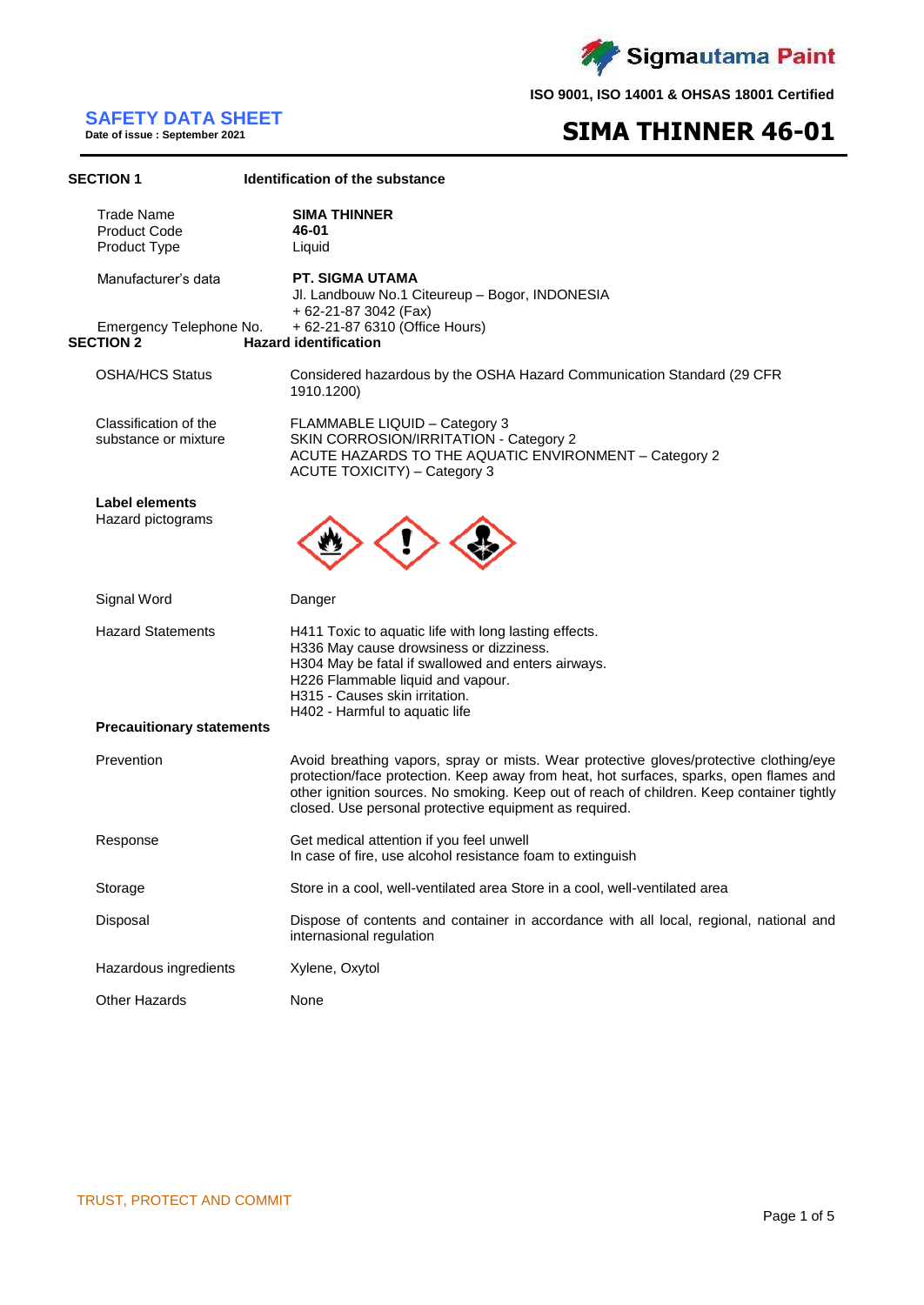

# **SAFETY DATA SHEET**

**Date of issue : September 2021**

# **SIMA THINNER 46-01**

### **SECTION 3 Composition**

| Ingredient | <b>CAS No</b> | Conc. range (%) | <b>GHS Classification</b>                                                                                                                     |
|------------|---------------|-----------------|-----------------------------------------------------------------------------------------------------------------------------------------------|
| Xylene     | 1330-20-7     | 70-80           | Flam. Liq.2, H225<br>Skin Irrit. 2, H315<br>Repr. 2, H361<br>STOT SE 3, H336<br>STOT RE 2, H373<br>Asp. Tox. 1, H304<br>Aquatic Acute 3, H402 |
| Oxitol     | 110-80-5      | $5 - 15$        |                                                                                                                                               |

Concentrations shown as range to protect confidentiality or due to batch variation. **There are no additonal ingredients presents which, within the currenet knowledge of the supplier and in the concentrations applicable, are classified as hazardous to health and environment and hence require reporting in this section**

### **SECTION 4 First Aid Measure**

In all cases of doubt, or when symptoms persist, seek medical attention. Never give anything by mouth to an unconscious person. If breathing is irregular, drowsiness, loss of consciousness or cramps : call 112 and give immediate treatment (first aid)

| Eye contact               | Check for and remove any contact lenses. Immediately flush eyes with plenty of water for<br>at least 15 minutes, occasionally lifting the upper and lower eyelids. Seek immediate<br>medical attention.                                                                                                               |
|---------------------------|-----------------------------------------------------------------------------------------------------------------------------------------------------------------------------------------------------------------------------------------------------------------------------------------------------------------------|
| Inhalation                | Remove the victim into fresh air. Respiratory problems: consult a doctor/medical service                                                                                                                                                                                                                              |
| Skin contact              | Remove contaminated clothing and shoes. Wash skin thoroughly with soap and water or<br>use recognized skin cleanser. Do not apply (chemical) neutralizing agents. Remove<br>clothing before washing. Take victim to a doctor if irritation persists                                                                   |
| Ingestion                 | If swallowed, rinse mouth with water. Immediately after ingestion: give lots of water to<br>drink. Do not give milk/oil to drink. Do not induce vomiting. Give activated charcoal.<br>Consult a doctor/medical service if you feel unwell. Ingestion of large quantities:<br>immediately to hospital.                 |
| Protection of first-aider | No action shall be taken involving any personal risk or without suitable training. If it is<br>suspected that fumes are still present, the rescuer should wear an appropriate mask or<br>self-contained breathing apparatus. It may be dangerous to the person providing aid to<br>give mouth-to-mouth resuscitation. |

## **SECTION 5 Fire Fighting Measure**

Suitable extinguishing media:.

| Extinguishing media                      | Recommended: Quick-acting ABC powder extinguisher. Quick-acting BC powder<br>extinguisher. Quick-acting class B foam extinguisher. Quick-acting CO2 extinguisher.<br>Class B foam (not alcohol-resistant) Alcohol resistant foam, CO <sub>2</sub> , powder, water spray<br>(foam)                                                                                                                                                                                                                                    |
|------------------------------------------|----------------------------------------------------------------------------------------------------------------------------------------------------------------------------------------------------------------------------------------------------------------------------------------------------------------------------------------------------------------------------------------------------------------------------------------------------------------------------------------------------------------------|
|                                          | Not to be used: Water (quick-acting extinguisher, reel); risk of puddle expansion. Water;<br>risk of puddle expansion.                                                                                                                                                                                                                                                                                                                                                                                               |
| Hazards from the substance<br>or mixture | DIRECT FIRE HAZARD: Highly flammable liquid and vapour. Gas/vapour flammable<br>with air within explosion limits.<br>INDIRECT FIRE HAZARD: May build up electrostatic charges: risk of ignition. May be<br>ignited by sparks. Gas/vapour spreads at floor level: ignition hazard. Reactions involving<br>a fire hazard: see "Reactivity Hazard".<br>DIRECT EXPLOSION HAZARD: Gas/vapour explosive with air within explosion limits.<br>INDIRECT EXPLOSION HAZARD: may be ignited by sparks. Reactions with explosion |
| TRUST. PROTECT AND COMMIT                |                                                                                                                                                                                                                                                                                                                                                                                                                                                                                                                      |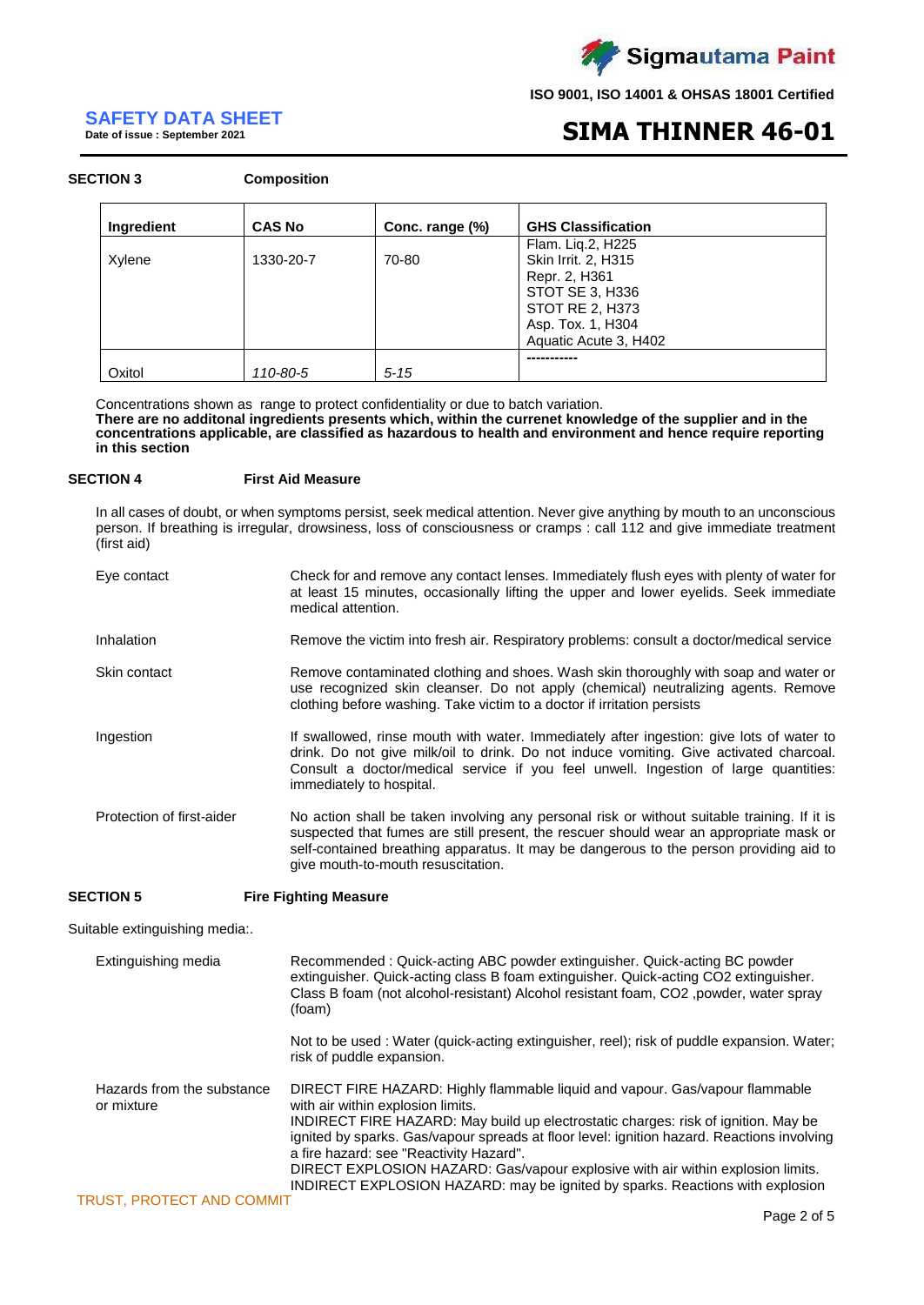

# **SIMA THINNER 46-01**

|                                                                           | hazards: see "Reactivity Hazard".<br>Reactivity: Reacts violently with (some) halogens. Reacts violently with (strong)<br>oxidizers: (increased) risk of fire/explosion. Violent to explosive reaction with (some)<br>acids.                                                                                                                                                                                                                                                                                                                                                                                                                                                                                                                                                                                                                                                                                                                                                                           |
|---------------------------------------------------------------------------|--------------------------------------------------------------------------------------------------------------------------------------------------------------------------------------------------------------------------------------------------------------------------------------------------------------------------------------------------------------------------------------------------------------------------------------------------------------------------------------------------------------------------------------------------------------------------------------------------------------------------------------------------------------------------------------------------------------------------------------------------------------------------------------------------------------------------------------------------------------------------------------------------------------------------------------------------------------------------------------------------------|
| Special equipment for fire<br>fighter                                     | Heat/fire exposure: compressed air/oxygen apparatus. Fire-fighters should wear<br>appropriate protective equipment and self-contained breathing apparatus (SCBA) with a<br>full face-piece operated in positive pressure mode.                                                                                                                                                                                                                                                                                                                                                                                                                                                                                                                                                                                                                                                                                                                                                                         |
| <b>SECTION 6</b>                                                          | Accidental release measurement                                                                                                                                                                                                                                                                                                                                                                                                                                                                                                                                                                                                                                                                                                                                                                                                                                                                                                                                                                         |
| Personal precautions,<br>protective equipment and<br>emergency procedures | No action shall be taken involving any personal risk or without suitable training. If the<br>product contaminates lakes, rivers, or sewers, inform the appropriate authorities in<br>accordance with local regulations. Avoid all direct contact with the spilled material.<br>Exclude sources of ignition and be aware of explosion hazard. Ventilate the area. Avoid<br>breathing vapor or mist. Refer to protective measures listed in sections 7 and 8.                                                                                                                                                                                                                                                                                                                                                                                                                                                                                                                                            |
| Environmental precautions                                                 | Avoid dispersal of spilled material and runoff and contact with soil, waterways, drains and<br>sewers. Inform the relevant authorities if the product has caused environmental pollution<br>(sewers, waterways, soil or air). Water polluting material. May be harmful to the<br>environment if released in large quantities                                                                                                                                                                                                                                                                                                                                                                                                                                                                                                                                                                                                                                                                           |
| Methods for cleaning up                                                   | Stop leak if without risk. Move containers from spill area. Approach release from upwind.<br>Prevent entry into sewers, water courses, basements or confined areas. Wash spillages<br>into an effluent treatment plant or proceed as follows. Contain and collect spillage with<br>non-combustible, absorbent material e.g.sand, earth, vermiculite or diatomaceous earth<br>and place in container for disposal according to local regulations (see section 13). Use<br>spark-proof tools and explosion-proof equipment. Contaminated absorbent material may<br>pose the same hazard as the spilled product.                                                                                                                                                                                                                                                                                                                                                                                          |
| <b>SECTION 7</b>                                                          | <b>Handling and storage</b>                                                                                                                                                                                                                                                                                                                                                                                                                                                                                                                                                                                                                                                                                                                                                                                                                                                                                                                                                                            |
| Handling                                                                  | Vapor are heavier than air and may spread along floors. Vapors may form explosive<br>mixtures with air. Prevent the creation of flammable or explosive concentrations of vapors<br>in air and avoid vapor concentrations higher than the occupational exposure limits. In<br>addition, the product should be used only in areas from which all naked lights and other<br>sources of ignition have been excluded. Electrical equipment should be protected to the<br>appropriate standard. To dissipate static electricity during transfer, ground drum and<br>connect to receiving container with bonding strap. No sparking tools should be used.<br>Avoid inhalation of vapour, dust and spray mist. Avoid contact with skin and eyes. Eating,<br>drinking and smoking should be prohibited in area where this material is handled, stored<br>and processed. Appropriate personal protective equipment: see section 8. Always keep<br>in containers made from the same material as the original one. |
| Storage                                                                   | Store in a cool, well-ventilated area away from incompatible materials and ignition<br>sources. Keep out of the reach of children. Keep away from: Oxidizing agents, strong<br>alkalis, strong acids. No smoking. Prevent unauthorized access. Containers that are<br>opened must be carefully resealed and kept upright to prevent leakage. Store in<br>accordance with local requlations.                                                                                                                                                                                                                                                                                                                                                                                                                                                                                                                                                                                                            |
| <b>SECTION 8</b>                                                          | <b>Exposure control/personal protection</b>                                                                                                                                                                                                                                                                                                                                                                                                                                                                                                                                                                                                                                                                                                                                                                                                                                                                                                                                                            |

| <b>Ingredient</b> | <b>Exposure limit</b>              |
|-------------------|------------------------------------|
| Oxitol            | <b>OSHA PEL</b>                    |
|                   | 200 ppm TWA;                       |
|                   | 740 mg/m3 TWA                      |
|                   | <b>NIOSH</b>                       |
|                   | $0.5$ ppm TWA;                     |
|                   | 1.8 mg/m3 TWA                      |
|                   | 500 ppm IDLH                       |
| Xylene            | <b>OSHA 2013</b>                   |
|                   | TWA: $435 \text{ mg/m}^3$ 8 hours. |
|                   | TWA: 100 ppm 8 hours               |

**SAFETY DATA SHEET Date of issue : September 2021**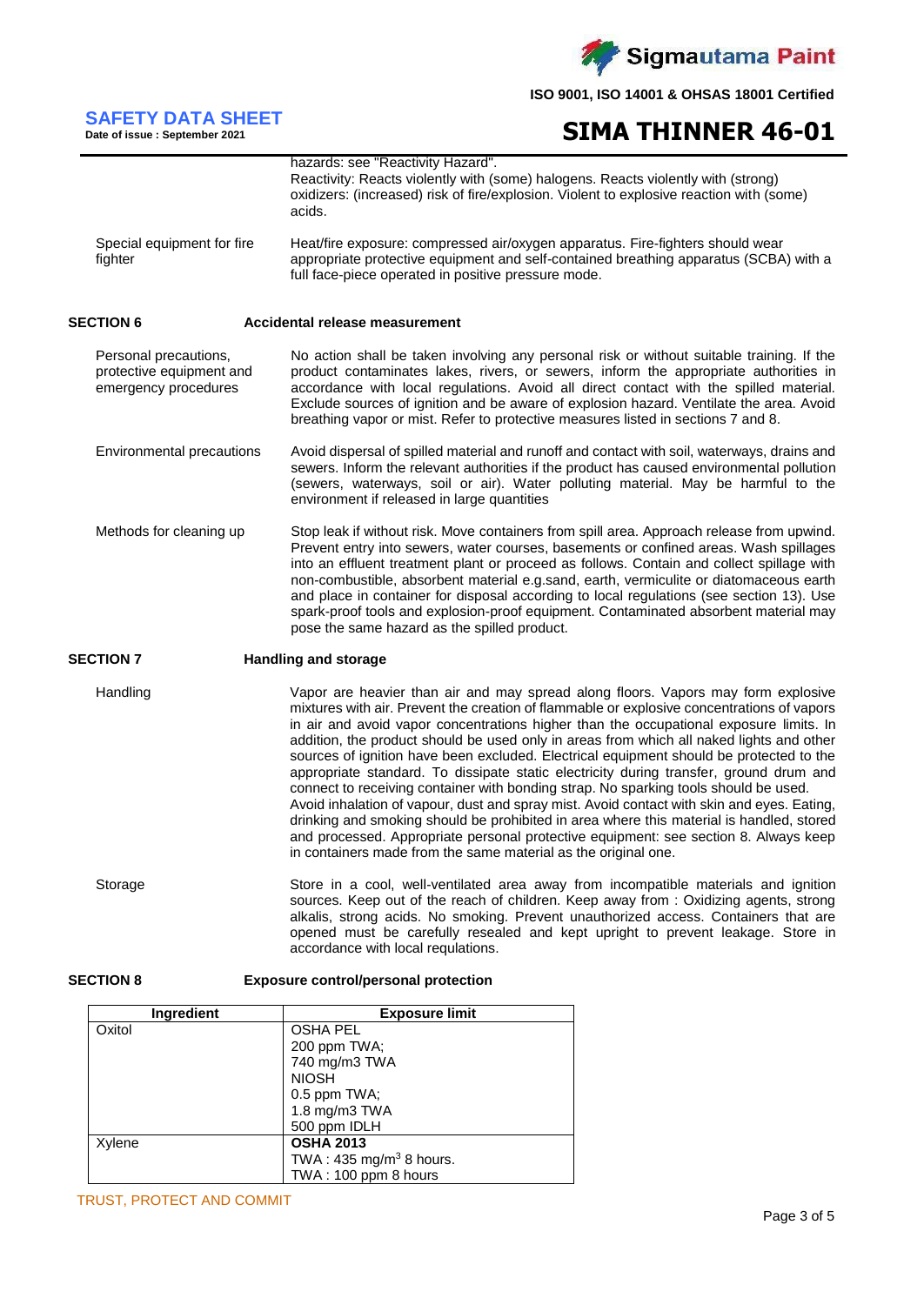

# **SAFETY DATA SHEET**

**Date of issue : September 2021**

# **SIMA THINNER 46-01**

Personal Protection



### Use a NIOSH APPROVED RESPIRATOR Use GOGGLES OR FACE SHIELD RUBBER GLOVES AS NEEDED USE APPRON OR OTHER CLOTHING TO AVOID SKIN CONTACT

Personil protective equipment should be selected based on the task being performed and the risks involved and should be approved by a specialist before handling this product. Use a properly fitted, air-purifying or air fed respirator complying with an approved standard. Gloves must be worn for all work that may result in soiling. Apron/coveralls/protective clothing must be worn when soiling is so great that regular work clothes do not adequately protect skin against contact with the product. Safety eyewear should be used when there is a likelihood of exposure

- Engineering controls Keep gas, vapor, or dust cocentration below any lower explosive limit. Arrange sufficient ventilation by local exhaust ventilation and good general ventilation to keep the airborne concentrations of vapors or dust lowest possible and below their respective threshold limit value. Ensure that eyewash stations and safety showers are proximal to the work-station location
- Hygiene measures Wash hands, forearms, and face thoroughly after handling compounds and before eating, smoking, using lavatory, and at the end of day.
- Environmental exposure controls Emissions from ventilation or work process equipment should be checked to ensure they comply with the requirements of environmental protection legislation. In some cases, fume scrubbers, filter or engineering modifications to the process equipment will be necessary to reduce emissions to acceptable levels

producte

### **SECTION 9 Physical and chemical properties**

| Liquid clear transparent     |
|------------------------------|
| Solvent-like                 |
| 25 °C                        |
| Heavier than air             |
| $0.87 \pm 0.10$ kg / liter   |
| 10-12 Second /DIN 4/20°C     |
| Insoluble : cold & hot water |
|                              |

## **SECTION 10 Stability and reactivity**

| Reactivity and chemical<br>stability | This product is stable. Reacts violently with (some) halogens. Reacts violently with<br>(strong) oxidizers: (increased) risk of fire/explosion. Violent to explosive reaction with<br>(some) acids. |  |
|--------------------------------------|-----------------------------------------------------------------------------------------------------------------------------------------------------------------------------------------------------|--|
| Incompatible material                | Strong oxidizers.                                                                                                                                                                                   |  |
| Hazardous decomposition              | Carbon dioxide, Carbon monoxide.                                                                                                                                                                    |  |

| pivuuu              |                                                                                         |
|---------------------|-----------------------------------------------------------------------------------------|
| Conditions to avoid | Avoid all possible sources of ignition (spark or flame). Do not pressurized, cut, weld, |
|                     | braze, solder, drill, grind or expose containers to heat or sources of ignition         |

**SECTION 11 Toxicological information**

| <b>Ingredient</b> | Oral LD 50, mg/kg | Skin LD 50, mg/kg | Inhalation vapor LD 50,<br>mg/l/4 hours |
|-------------------|-------------------|-------------------|-----------------------------------------|
| Oxiitol           | 2125, Rat         | 3.6. rabbit       | 2000 ppm, rat                           |